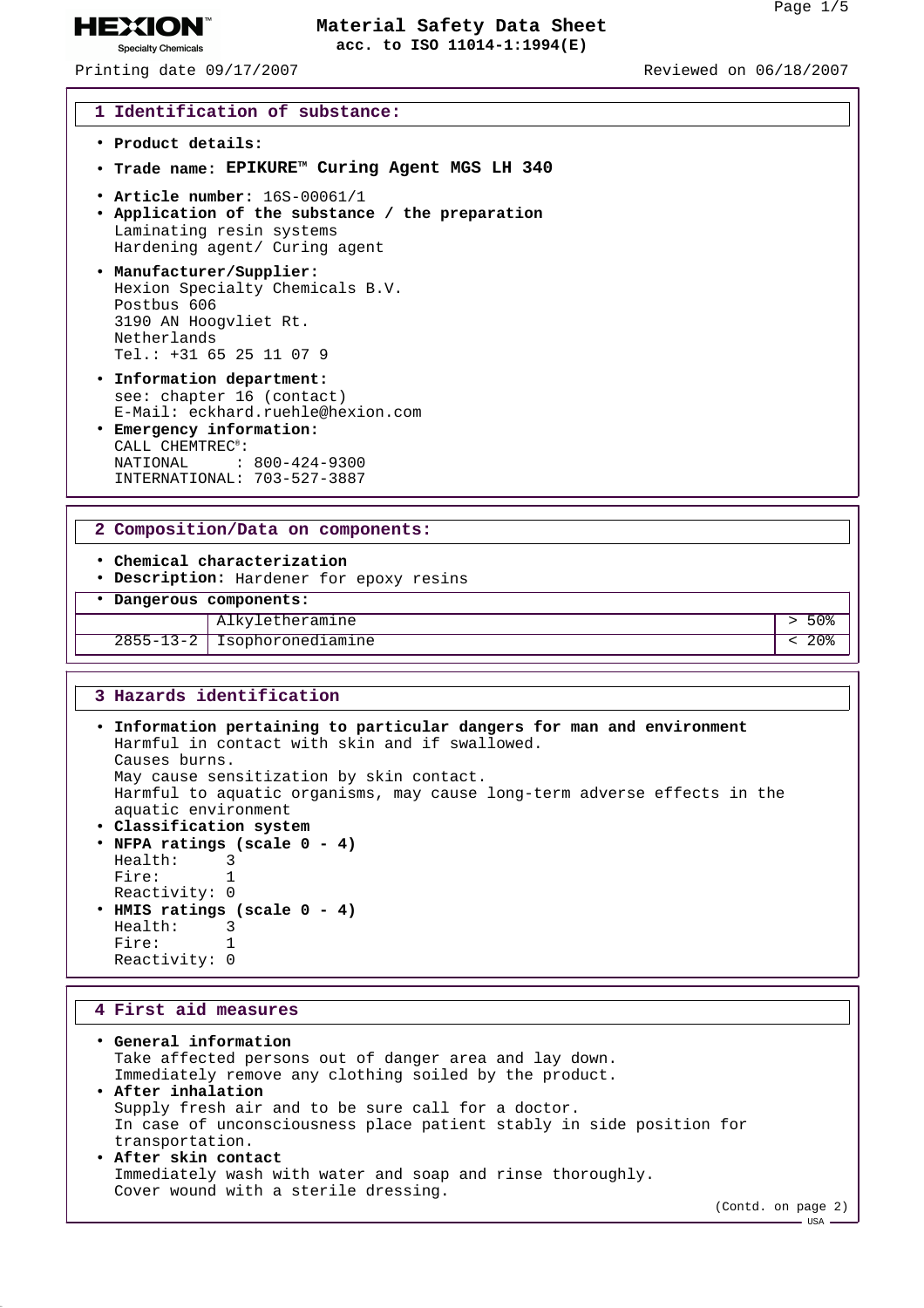Printing date 09/17/2007 Reviewed on 06/18/2007

**Trade name: EPIKURETM Curing Agent MGS LH 340**

(Contd. of page 1) Seek medical treatment. • **After eye contact** Rinse opened eye for several minutes under running water. Then consult a doctor. • **After swallowing** Rinse out mouth and then drink plenty of water. Call a doctor immediately.

### **5 Fire fighting measures**

- **Suitable extinguishing agents** CO2, extinguishing powder or water spray. Fight larger fires with water spray or alcohol resistant foam.
- **For safety reasons unsuitable extinguishing agents** Water with full jet. • **Special hazards caused by the material, its products of combustion or**
- **resulting gases:** In case of fire, the following can be released: Nitrogen oxides (NOx) Carbon monoxide (CO) Ammonia • **Protective equipment:** Wear fully protective suit.
- Wear self-contained respiratory protective device. • **Additional information** Collect contaminated fire fighting water separately. It must not enter the sewage system. Dispose of fire debris and contaminated fire fighting water in accordance with official regulations.

## **6 Accidental release measures**

• **Person-related safety precautions:** Wear protective equipment. Keep unprotected persons away. • **Measures for environmental protection:** Do not allow to enter sewers/ surface or ground water. Do not allow to penetrate the ground/soil. • **Measures for cleaning/collecting:** Ensure adequate ventilation. Absorb with liquid-binding material (sand, diatomite, acid binders, universal binders).

Dispose contaminated material as waste according to item 13.

### **7 Handling and storage**

• **Handling**

- **Information for safe handling:** Ensure good ventilation/exhaustion at the workplace. • **Information about protection against explosions and fires:** No special measures required. • **Storage**
- **Requirements to be met by storerooms and receptacles:** Ensure good ventilation/exhaustion at the workplace. Prevent any seepage into the ground.
- **Information about storage in one common storage facility:** Not required. • **Further information about storage conditions:**
- Store in cool, dry conditions in well sealed receptacles.

(Contd. on page 3)

- USA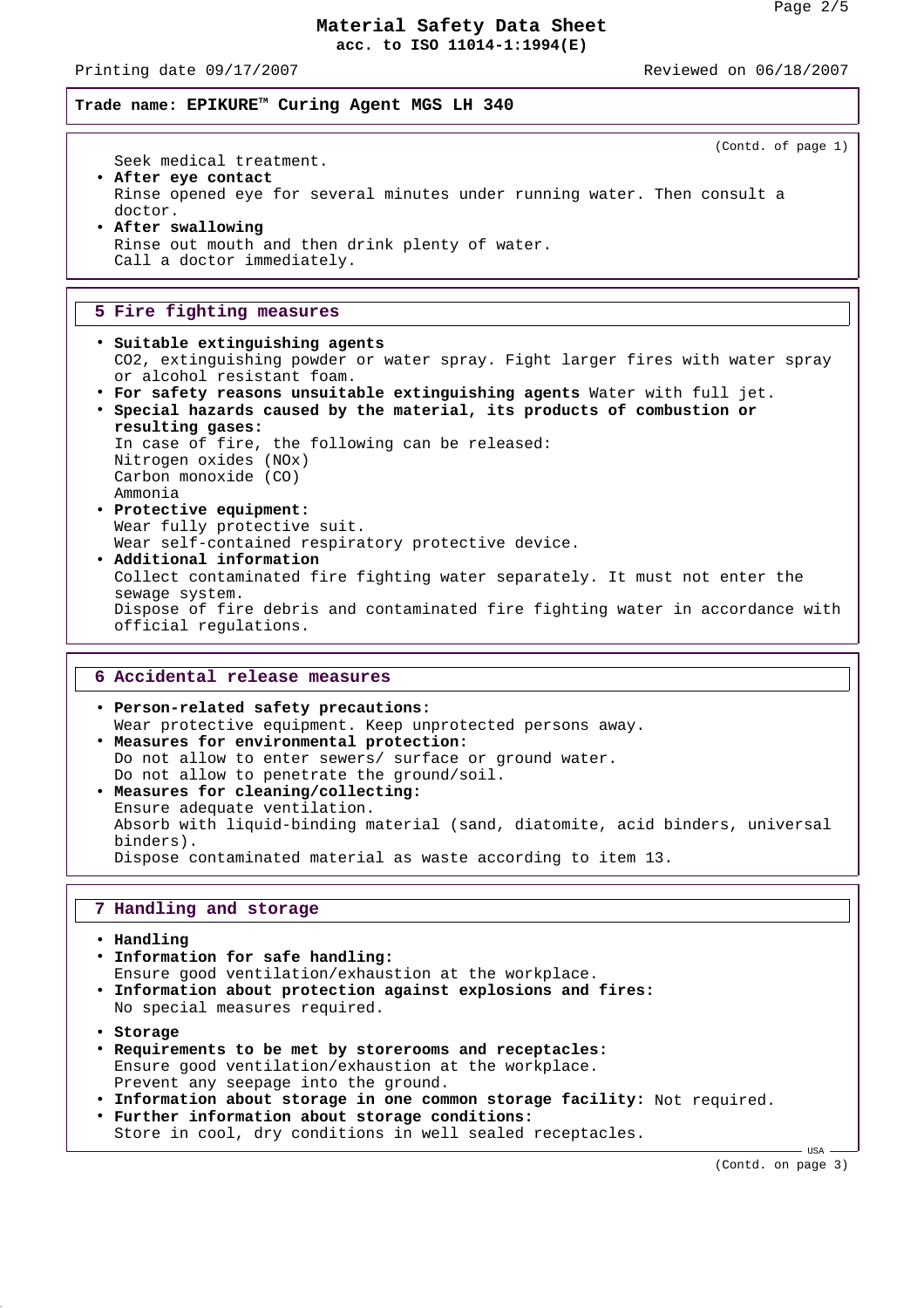Printing date 09/17/2007 Reviewed on 06/18/2007

# **Trade name: EPIKURETM Curing Agent MGS LH 340**

(Contd. of page 2)

# **8 Exposure controls and personal protection** • **Additional information about design of technical systems:** No further data; see item 7. • **Personal protective equipment** • **General protective and hygienic measures** Immediately remove all soiled and contaminated clothing Wash hands before breaks and at the end of work. Avoid contact with the eyes and skin. Do not inhale gases / fumes / aerosols. • **Breathing equipment:** Not necessary if room is well-ventilated. • **Protection of hands:** Plastic gloves • **Material of gloves** Butyl rubber, BR Nitrile rubber, NBR • **Penetration time of glove material** The exact break through time has to be found out by the manufacturer of the protective gloves and has to be observed. • **Eye protection:** Safety glasses.

• **Body protection:** Protective work clothing.

## **9 Physical and chemical properties:**

| • General Information                                                                        |                                        |
|----------------------------------------------------------------------------------------------|----------------------------------------|
| Form:<br>Color:<br>Odor:                                                                     | fluid<br>bluish<br>amine-like          |
| • Change in condition<br>Boiling point/Boiling range: $> 240^{\circ}$ C ( $> 464^{\circ}$ F) |                                        |
| • Flash point:                                                                               | $> 100^{\circ}$ C (> 212°F) (ISO 2719) |
| • Vapor pressure at 20°C (68°F): < 0.1 hPa (< 0 mm Hq)                                       |                                        |
| • Density at $20^{\circ}$ C (68°F):                                                          | $0.95 - 0.98$ q/cm3 (DIN 53217)        |
| • Solubility in / Miscibility with<br>Water:                                                 | miscible                               |

### **10 Stability and reactivity**

- **Thermal decomposition / conditions to be avoided:** No decomposition if used and stored according to specifications. • **Dangerous reactions** Strong exothermic reaction with acids
- **Dangerous products of decomposition:** Corrosive gases/vapors
- Ammonia

## **11 Toxicological information**

| . Acute toxicity:                                           |  |                                           |  |  |  |
|-------------------------------------------------------------|--|-------------------------------------------|--|--|--|
| . LD/LC50 values that are relevant for classification:      |  |                                           |  |  |  |
| Alkyletheramine                                             |  |                                           |  |  |  |
| Oral                                                        |  | LD50   1100 mg/kg (rat)                   |  |  |  |
|                                                             |  | Dermal   LD50   983 - 1550 mg/kg (rabbit) |  |  |  |
| 2855-13-2 Isophoronediamine                                 |  |                                           |  |  |  |
| Oral                                                        |  | LD50   1030 mg/kg (rat)                   |  |  |  |
|                                                             |  | Dermal   LD50   1840 mg/kg $(rabbit)$     |  |  |  |
| · Primary irritant effect:                                  |  |                                           |  |  |  |
| • on the skin: Caustic effect on skin and mucous membranes. |  |                                           |  |  |  |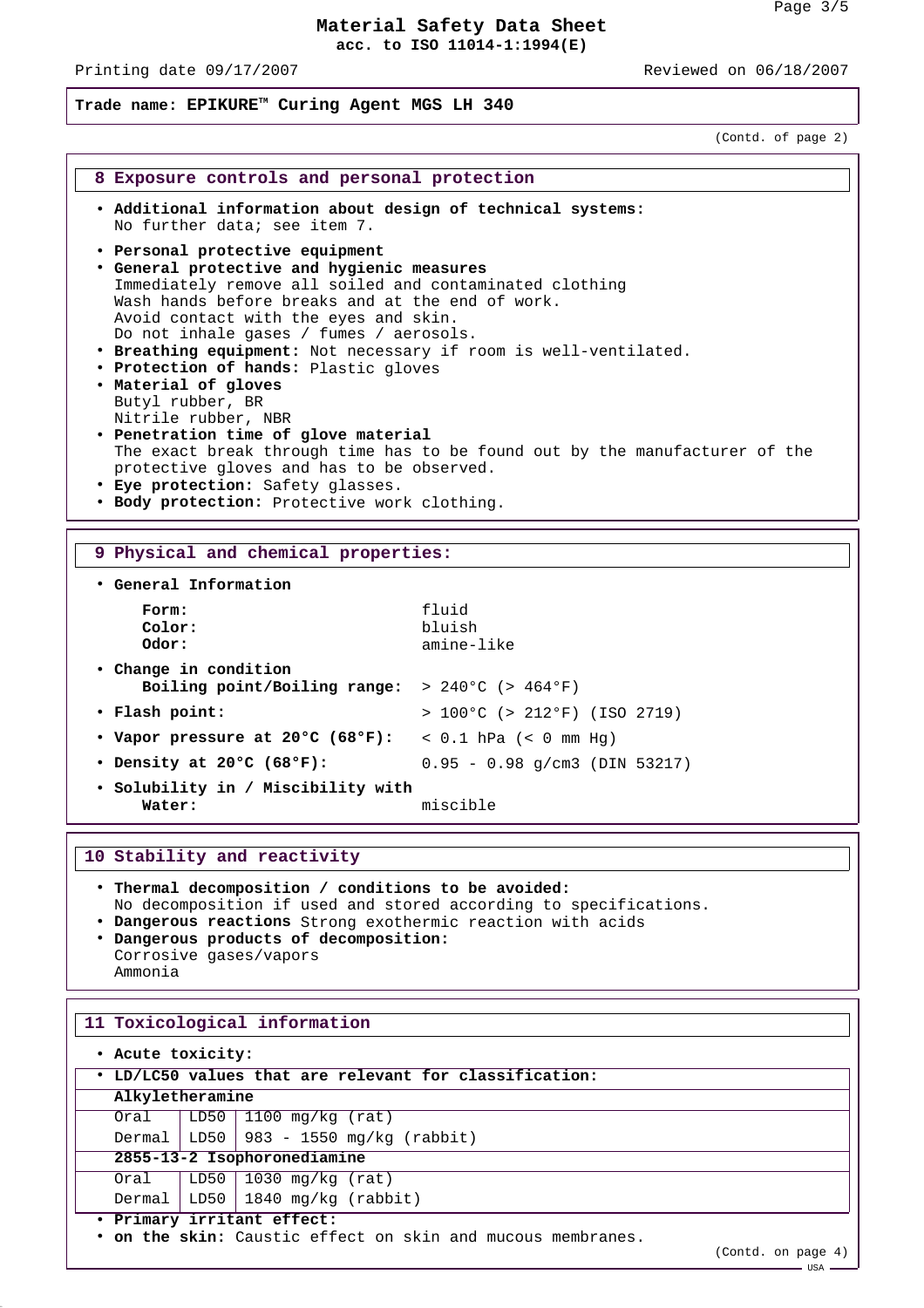Printing date 09/17/2007 Reviewed on 06/18/2007

(Contd. of page 3)

**Trade name: EPIKURETM Curing Agent MGS LH 340**

- **on the eye:** Caustic effect.
- **Sensitization:** Sensitization possible through skin contact.
- **Additional toxicological information:** Swallowing will lead to a strong caustic effect on mouth and throat and to the danger of perforation of esophagus and stomach.

## **12 Ecological information:**

## • **General notes:**

Do not allow product to reach ground water, water course or sewage system.

#### **13 Disposal considerations**

#### • **Product:**

• **Recommendation**

Remove according to local authority recommendations, e.g. convey to a licensed incinerator.

- **Uncleaned packagings:**
- **Recommendation:** Disposal must be made according to official regulations.

## **14 Transport information**

| • DOT regulations:<br>· Hazard class:<br>· Identification number:<br>• Packing group:<br>. Proper shipping name (technical name): POLYAMINES, LIQUID, CORROSIVE, N.O.S.<br>$\cdot$ Label | 8<br>UN2735<br>TT.<br>(Alkyletheramine)<br>8                                                             |
|------------------------------------------------------------------------------------------------------------------------------------------------------------------------------------------|----------------------------------------------------------------------------------------------------------|
| • Land transport ADR/RID (cross-border)                                                                                                                                                  | 8 Corrosive substances                                                                                   |
| • ADR/RID class:                                                                                                                                                                         | TT.                                                                                                      |
| • Packaging group:                                                                                                                                                                       | 2735 POLYAMINES, LIQUID, CORROSIVE,                                                                      |
| • Description of goods:                                                                                                                                                                  | N.O.S. (Alkyletheramine)                                                                                 |
| . Maritime transport IMDG:<br>· IMDG Class:<br>• UN Number:<br>• Label<br>• Packaging group:<br>• EMS Number:<br>. Marine pollutant:<br>• Propper shipping name:                         | 8<br>2735<br>8<br>TT.<br>$F - A$ , $S - B$<br>POLYAMINES, LIQUID, CORROSIVE, N.O.S.<br>(Alkyletheramine) |
| . Air transport ICAO-TI and IATA-DGR:                                                                                                                                                    | 8                                                                                                        |
| · ICAO/IATA Class:                                                                                                                                                                       | 2735                                                                                                     |
| • UN/ID Number:                                                                                                                                                                          | 8                                                                                                        |
| $\cdot$ Label                                                                                                                                                                            | II                                                                                                       |
| • Packaging group:                                                                                                                                                                       | POLYAMINES, LIQUID, CORROSIVE, N.O.S.                                                                    |
| • Propper shipping name:                                                                                                                                                                 | (Alkyletheramine)                                                                                        |

### **15 Regulations**

# • **SARA Section 355 (extremely hazardous substances)** None of the ingredients is listed.

(Contd. on page 5)

USA